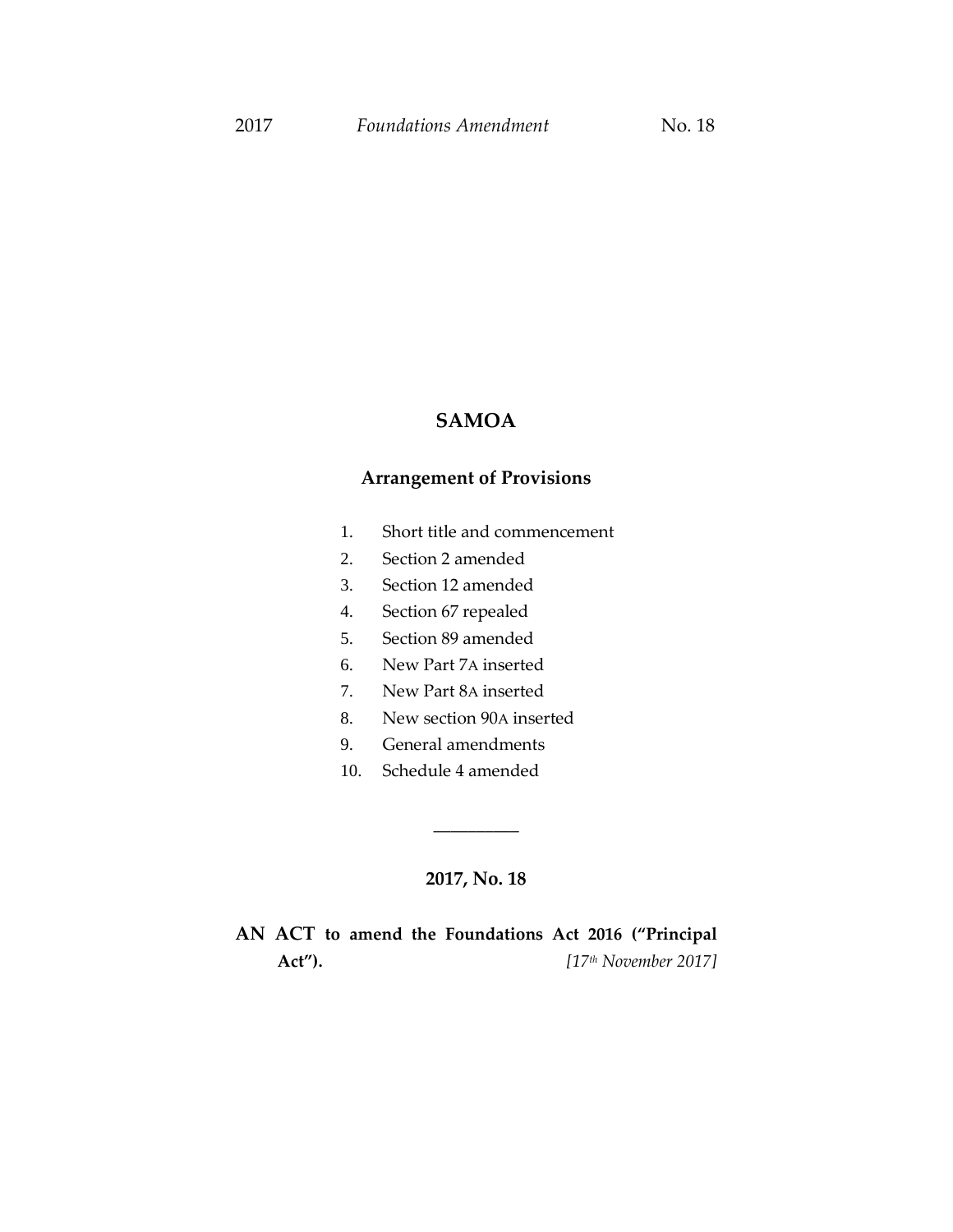**BE IT ENACTED** by the Legislative Assembly of Samoa in Parliament assembled as follows:

## **1. Short title and commencement:**

- (1) This Act may be cited as the Foundations Amendment Act 2017.
- (2) This Act commences on the date of its assent by the Head of State.

## **2. Section 2 amended:**

In section 2(1) of the Principal Act: Insert in its correct alphabetical order the following definition:

""Minister" means Minister of Finance;

"person" has the same meaning as provided in the Acts Interpretation Act 2015 and includes a foundation;".

## **3. Section 12 amended:**

For section 12 of the Principal Act, substitute:

## "**12. Resident agents:**

- (1) A foundation must have a resident agent.
- (2) A resident agent may request copies of:
	- (a) the records of the foundation; and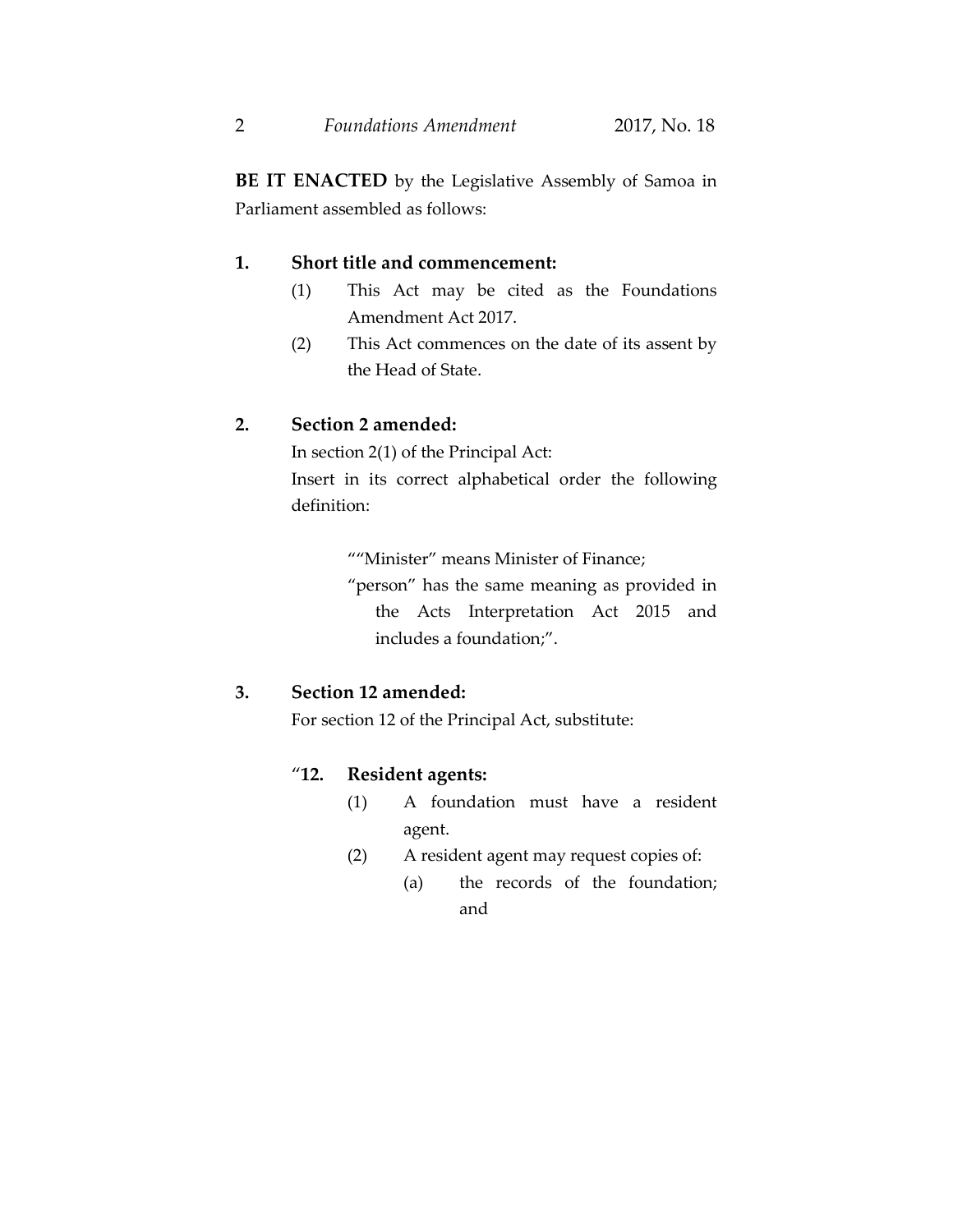- (b) any other documents or information necessary for the resident agent to comply with its fiduciary duties.
- (3) If a resident agency can properly demonstrate to the Registrar in writing that he or she:
	- (a) has taken all steps to carry out his or her duty under subsection (2); and
	- (b) has been unsuccessful due to circumstances beyond his or her control,

the resident agent is not liable for the default.

(4) Apart from section 92(7) and clause 21(1) of Schedule 4 of this Act, a resident agent may resign by notice in writing to the Registrar and to the foundation, provided there is a replacement resident agent immediately appointed by the foundation or, failing the foundation, by the Registrar.".

#### **4. Section 67 repealed:**

Section 67(2)(a) of the Principal Act is repealed.

#### **5. Section 89 amended:**

In section 89(1)(b) of the Principal Act omit "subject to the approval of the National Revenue Board".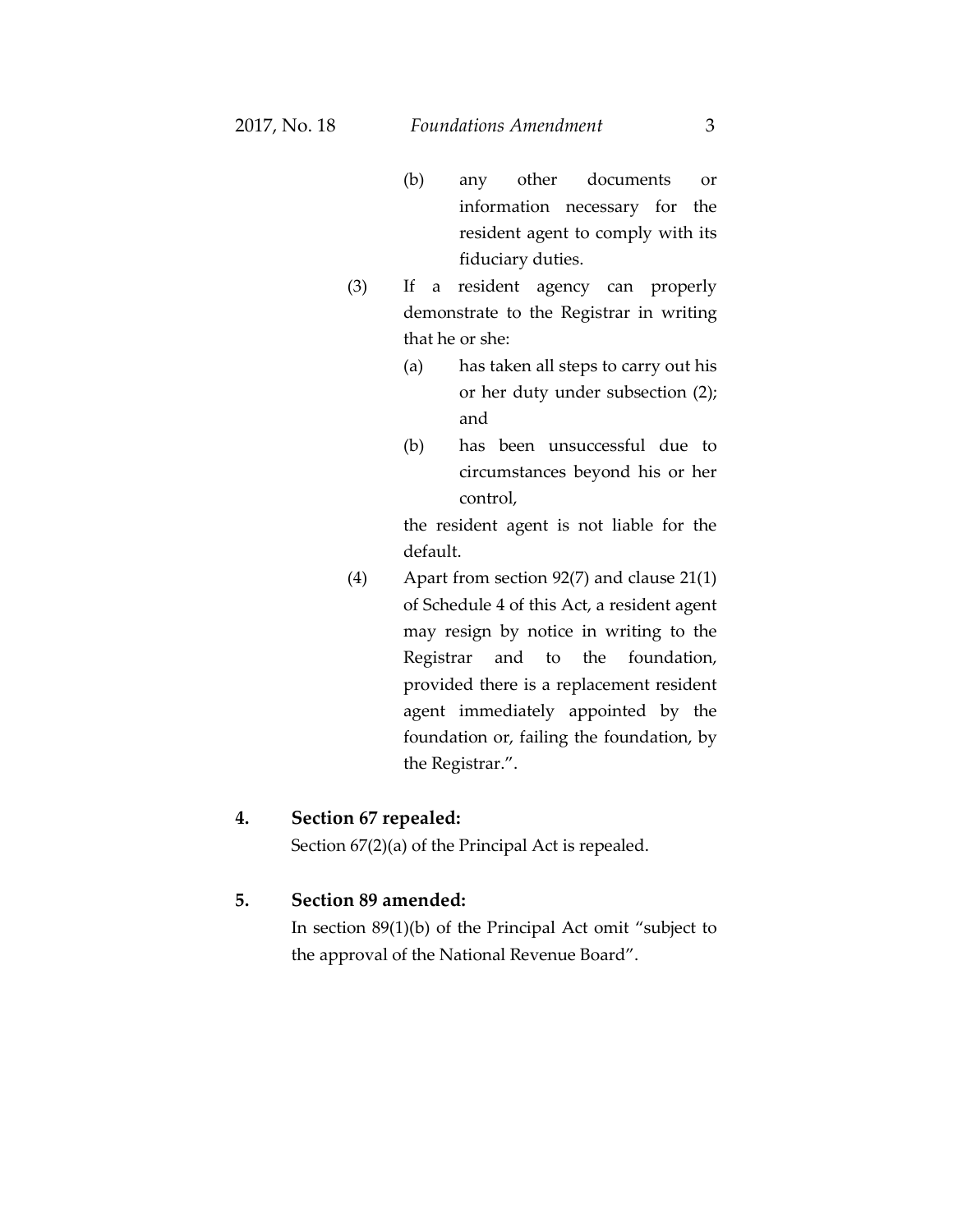### **6. New Part 7A inserted:**

The Principal Act is amended by inserting after section 74, the following new Part:

# **"PART 7A MERGER OF FOUNDATIONS**

#### **74A. Application:**

This Part applies to the merger of any two or more existing foundations, which may include any former foreign foundation which has migrated to and domiciled in Samoa, and the words "merge" and "merger" shall be construed accordingly and the surviving entity following the merger, as the case may be, shall be referred to in this Part as "the surviving entity".

#### **74B. Written plan of merger:**

- (1) Foundations that intend to participate in a merger, must together approve a written plan of merger and must include the following:
	- (a) the name of the resident agent of and the registered office of each foundation that is party to the proposed merger;
	- (b) the name of, resident agent of and registered office of the proposed surviving entity;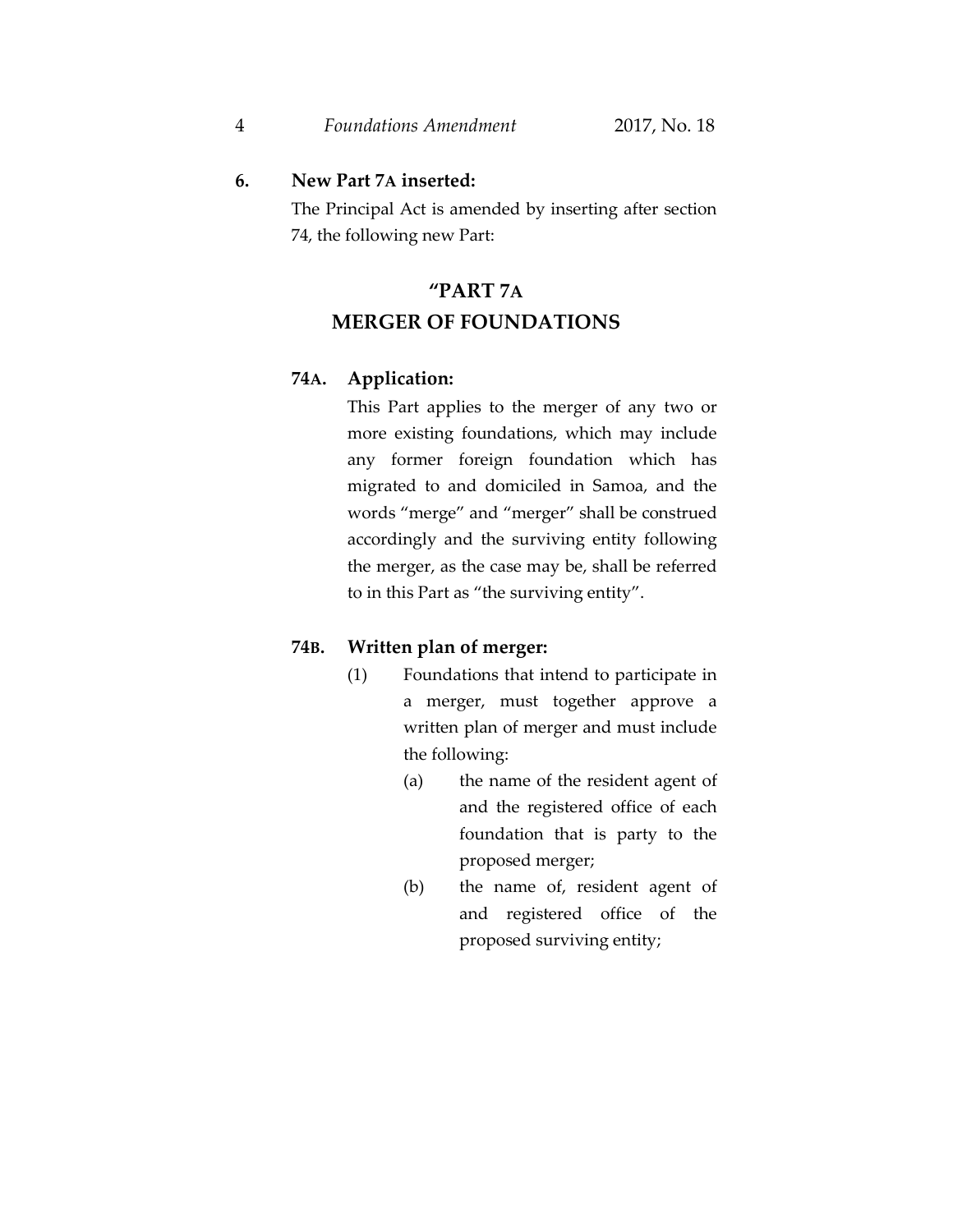- (c) the name and address of each member of the proposed surviving entity;
- (d) the name and address of any person who is the proposed supervisory person of the proposed surviving entity;
- (e) the name and address of any person who is the proposed guardian of the proposed surviving entity;
- (f) the name and address of any founder or other person or persons who will be able to exercise reserved powers with regard to the proposed surviving entity;
- (g) whether or not the purpose of the proposed surviving entity will include beneficiaries and; if so, whether any of those beneficiaries will be nonnotifiable beneficiaries;
- (h) whether any beneficiary has been given an interest in the proposed surviving entity;
- (i) a summary of
	- (i) the reasons for the merger;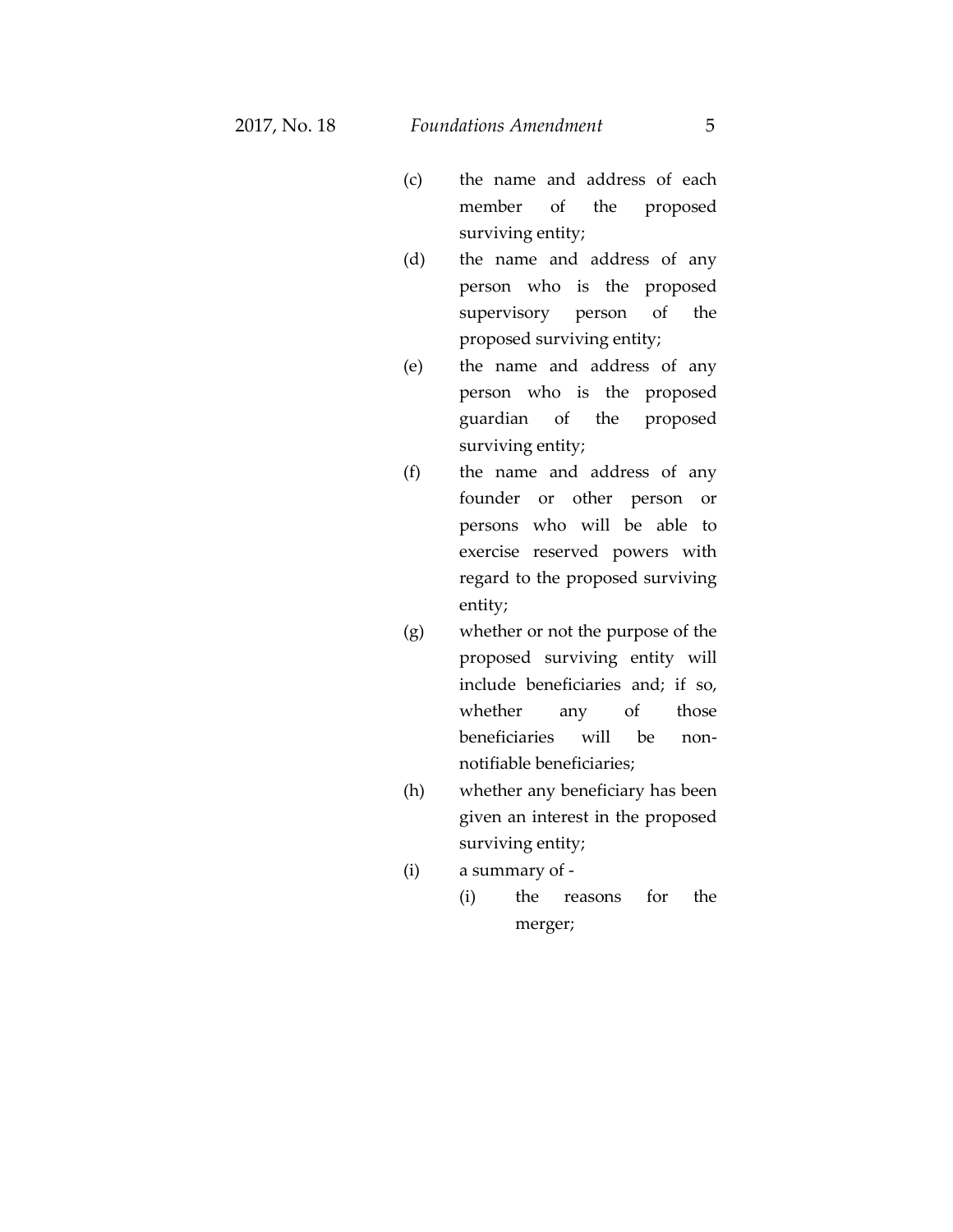- (ii) the material terms and conditions of the proposed merger;
- (iii) the manner and basis of converting the purpose of each foundation, which is party to the proposed merger, into the purpose of the proposed surviving entity, including any consideration payable in cash or otherwise for such conversion;
- (iv) the manner and basis of merging or removal of any beneficiaries of those foundations, which are party to the proposed merger, and whether or not any such beneficiary has an interest in any of those foundations, including any consideration payable in cash or otherwise for such merger or removal; and
- (j) with reference to the charter and rules of each of the foundations, which is party to the proposed merger, the manner in which the merger is to be approved.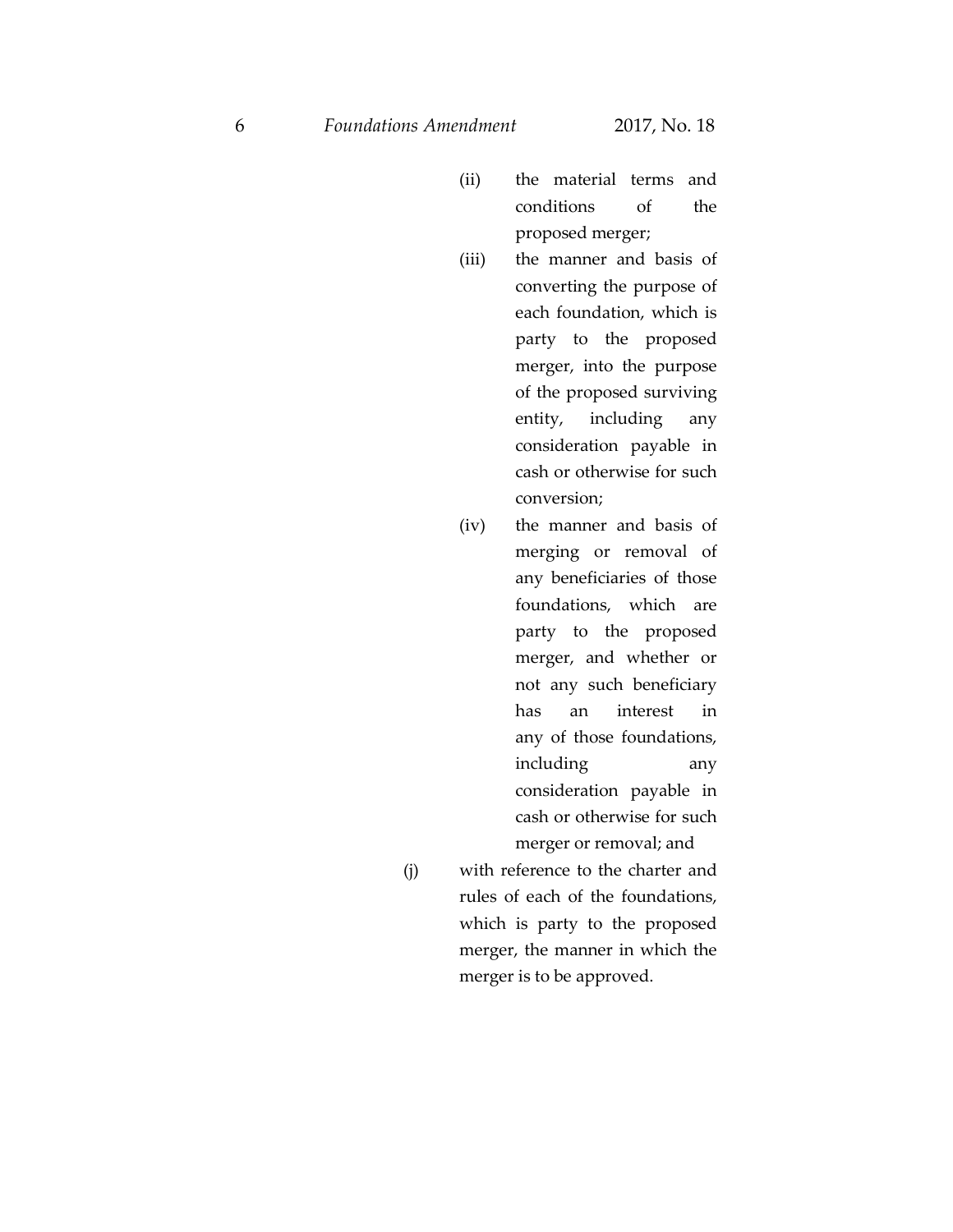#### **74C. Application for a certificate of registration:**

- (1) When the plan in section 74D is approved by each of the foundations, which is party ("party foundation") to the proposed merger, the proposed resident agent for the surviving entity must apply to the Registrar for a certificate of registration.
- (2) An application for a certificate of registration must:

-

- (a) be in the prescribed form; and
- (b) include the following documents
	- (i) a declaration of merger, in a form prescribed by regulations, signed by the resident agent for the proposed surviving entity and setting out the position upon the completion of the proposed merger and in that respect annexing to the declaration the following;
	- (ii) a copy of the plan referred to in section 74D;
	- (iii) the proposed charter and rules of the surviving entity; and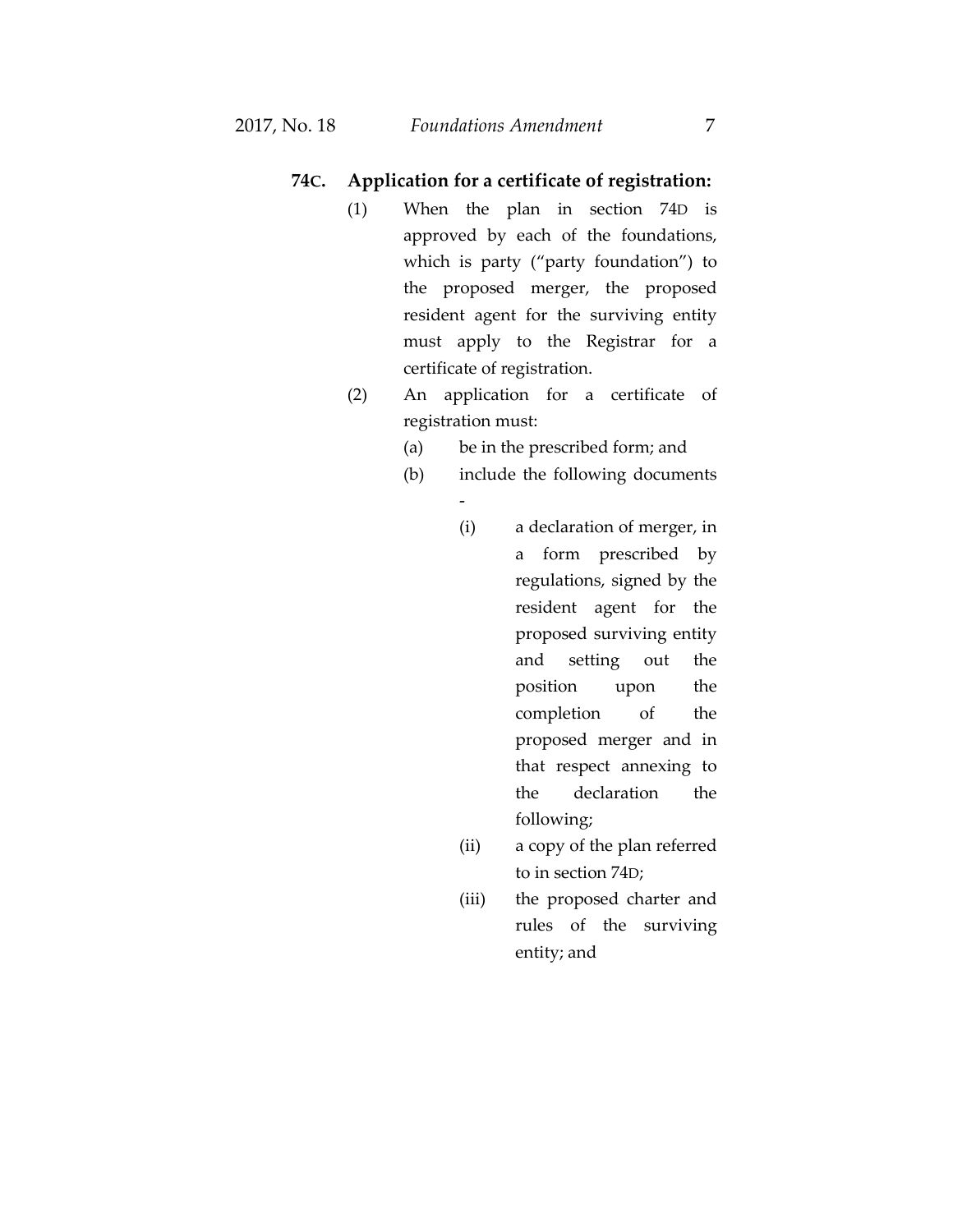- (iv) evidence in writing by each party foundation, that it consents in accordance with its charter and rules to the proposed merger as set out in the declaration and with a copy of the declaration annexed to such evidence; and
- (c) include the prescribed fee.
- (3) The Registrar may issue a certificate of registration if he or she is satisfied that the applicant has complied with all requirements under subsection (2).
- (4) The Registrar may refuse to issue a certificate of registration if he or she is satisfied that the applicant has not complied with all requirements under subsection (2).

#### **74D. Registrar to register surviving entity:**

(1) Once the Registrar is satisfied that all the requirements of this Part have been met, the Registrar must register the surviving entity under this Act, and in substitution for any prior registration, if applicable, in accordance with the provisions of clause 7 of Schedule 4 of the Act.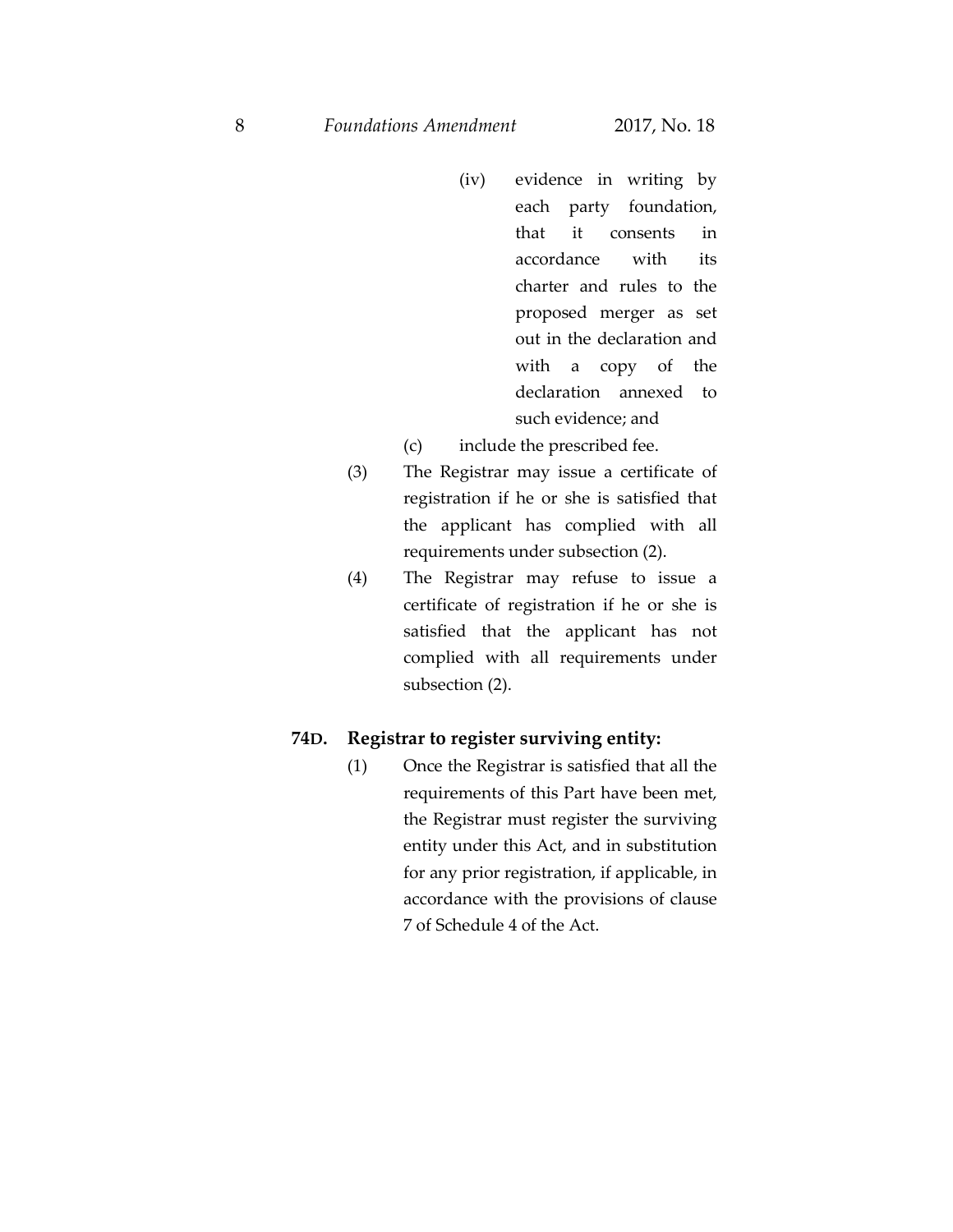(2) The Certificate of registration is conclusive evidence of the establishment of the surviving entity, upon the approved merger, and that it is duly registered as a foundation under this Act.

## **74E. Effect of certificate of registration:**

Once a certificate of registration has been issued for the surviving entity, the effect of such is:

- (a) the surviving entity, as far as it is consistent with its charter, has all the rights, privileges, immunities, powers and objects of each foundation, which participated in the merger;
- (b) the assets of each party foundation, immediately vests in, and become the assets of, the surviving entity;
- (c) the surviving entity is liable for all claims, debts, liabilities and other obligations of each foundation, which participated in the merger;
- (d) no conviction, judgment, ruling or order against a party foundation, or any of its members, is released or impaired by the merger, and is assumed by, and enforceable against, the surviving entity or the member, as the case may be, and in each case without further act or deed;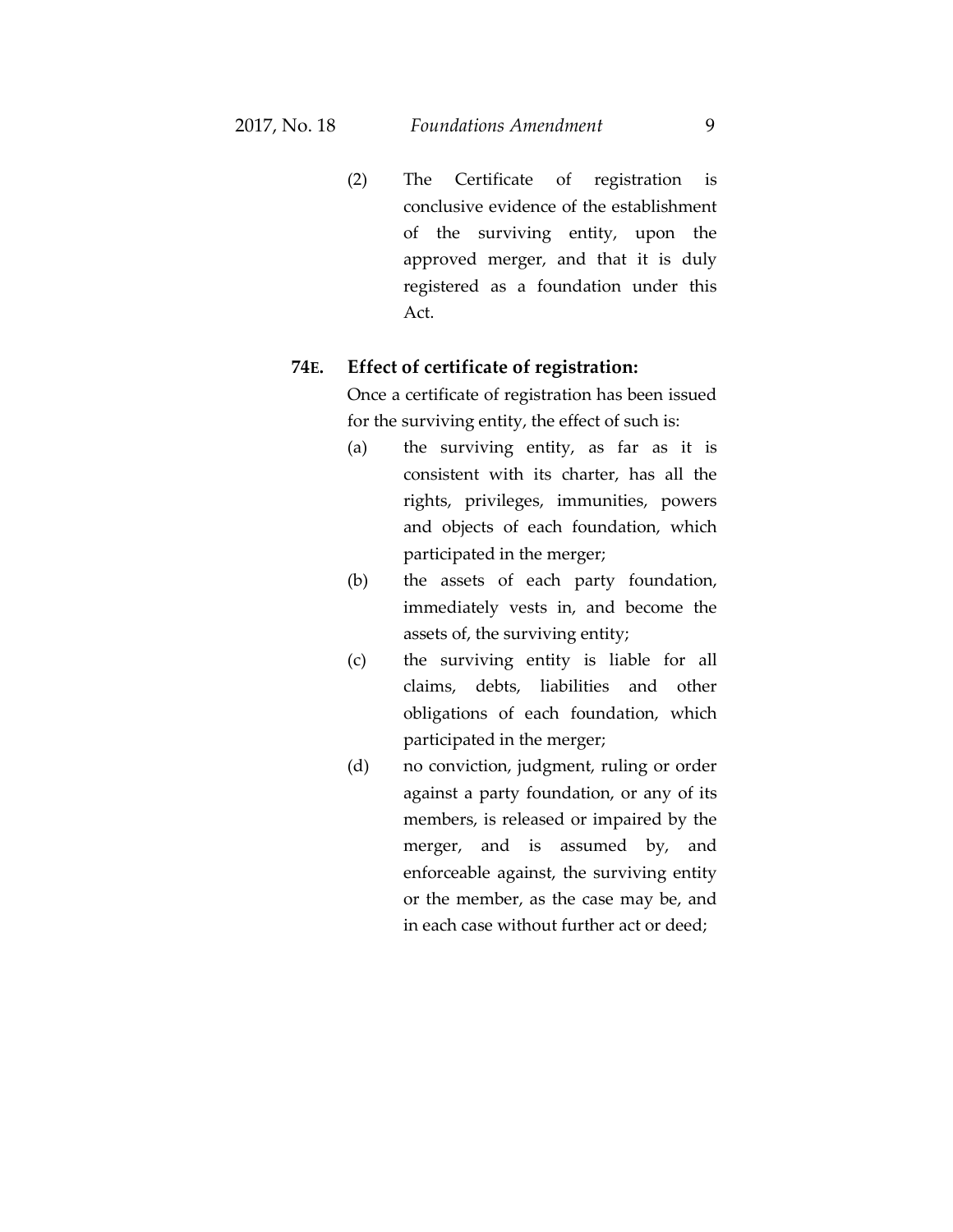10 *Foundations Amendment* 2017, No. 18

- (e) an existing cause of action or any other proceeding, pending at the time of the merger against a party foundation, or against any of its member, is not released, abated or discontinued and is assumed by, and may be continued, enforced or pursued against, the surviving entity or the member, as the case may be;
- (f) a ruling, an order or a judgment in favour of a constituent foundation may be enforced by the surviving Foundation, without further act or deed; and
- (g) an existing cause of action or any other proceeding, pending at the time of merger by a foundation, which participated in the merger, may be continued, enforced or pursued by the surviving entity.

## **74F. Registrar's power to strike off:**

The Registrar upon the issuance of a certificate of registration of the surviving entity, may strike off from the Register, each party foundation of the approved merger and which is not the surviving entity.".

#### **7. New Part 8A inserted:**

A new Part 8A is inserted after section 76 of the Principal Act as follows: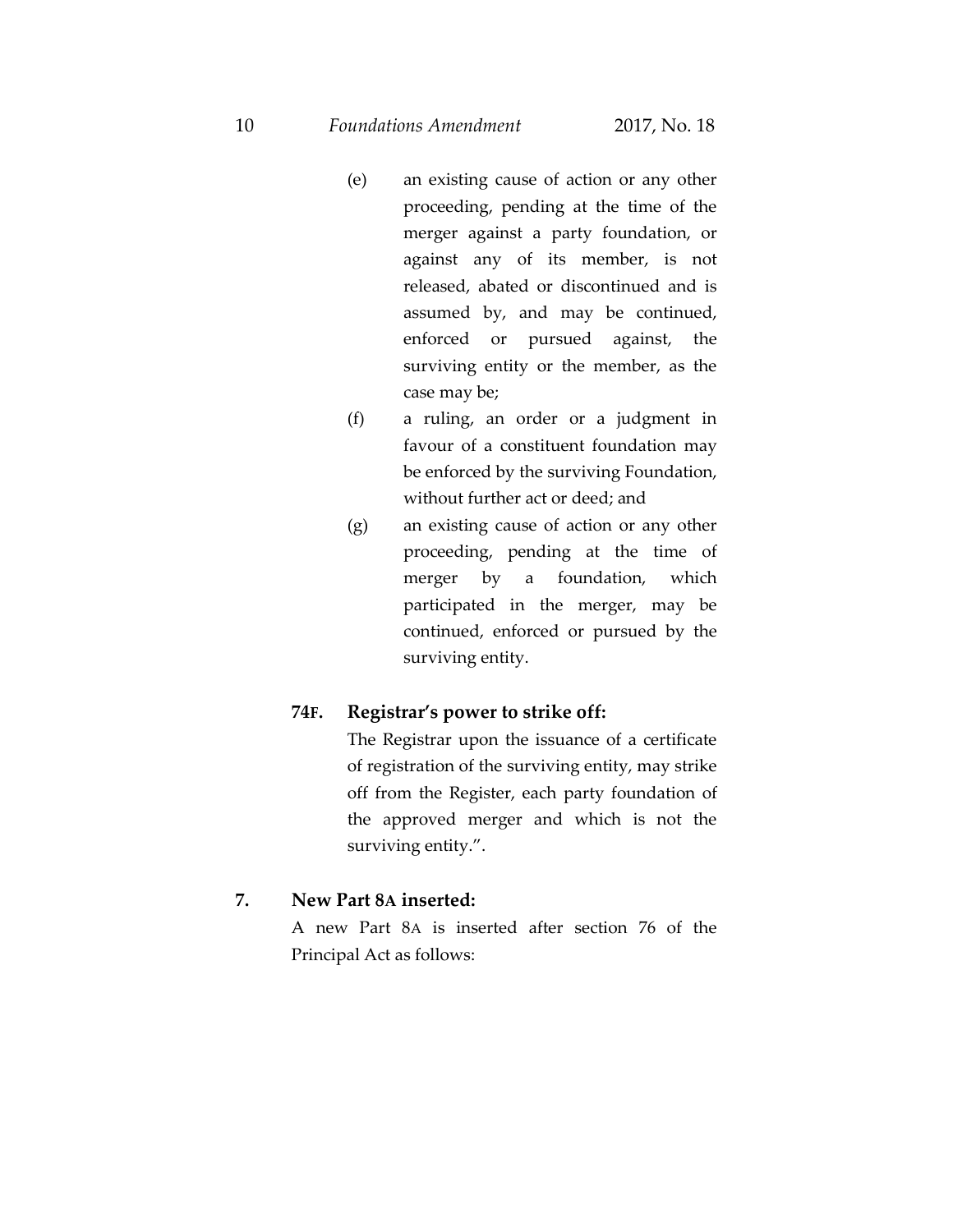## **"PART 8A**

## **REGISTER STRIKE OFF AND RESTORATION**

#### **76A. Strike off and restoration:**

- (1) The Registrar may strike off from the Register a foundation in the following circumstances:
	- (a) sections 12(3) and 93(8) apply; or
	- (b) the foundation has failed to pay its prescribed annual renewal fees or penalties, as specified in regulations.
- (2) Where the Registrar intends to strike off a foundation from the Register under this section, the Registrar shall give notice of such intention to the foundation at its last known registered office in Samoa.
- (3) The Registrar must in writing notify a foundation that it is being struck off the Register for breaching subsection (1)(b), unless:
	- (a) a response is received within two (2) months of the notice; and
	- (b) the response provides reasons why the foundation should not be struck off from the Register.
- (4) The Registrar may in writing notify a foundation that it is being struck off the Register if sections 12(3) or 93(8) apply, unless: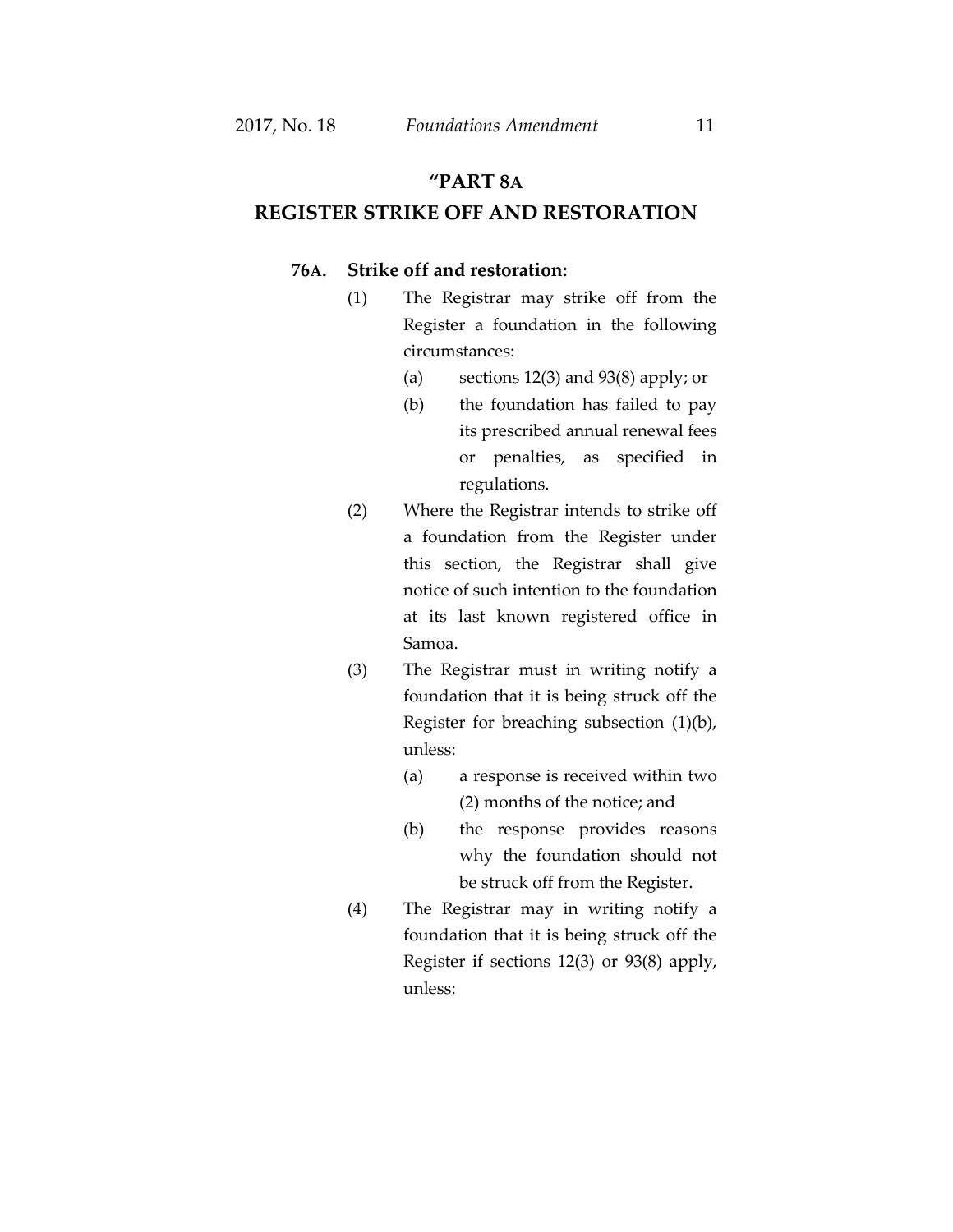- (a) a response is received within one (1) month of the notice; and
- (b) the response provides reasons why the foundation should not be struck off from the Register.
- (5) Despite a foundation being struck of the Register due to the lapse of time set out in subsections (3) and (4):
	- (a) the liabilities of the foundation, and the liabilities of any member or officer continues and enforceable as though the foundation had not been struck off; and
	- (b) it does not affect the ability of the foundation to be wound-up.
- (6) Where a foundation has been struck off the Register, the Registrar may restore the foundation to the Register if all of the following apply:
	- (a) an application is received from the foundation or of its resident agent or the appointed individual on its behalf, or of the guardian of the foundation or a creditor or liquidator of the foundation; and
	- (b) if the Registrar is satisfied that due cause has been shown and that it would be just for the foundation to be restored to the Register; and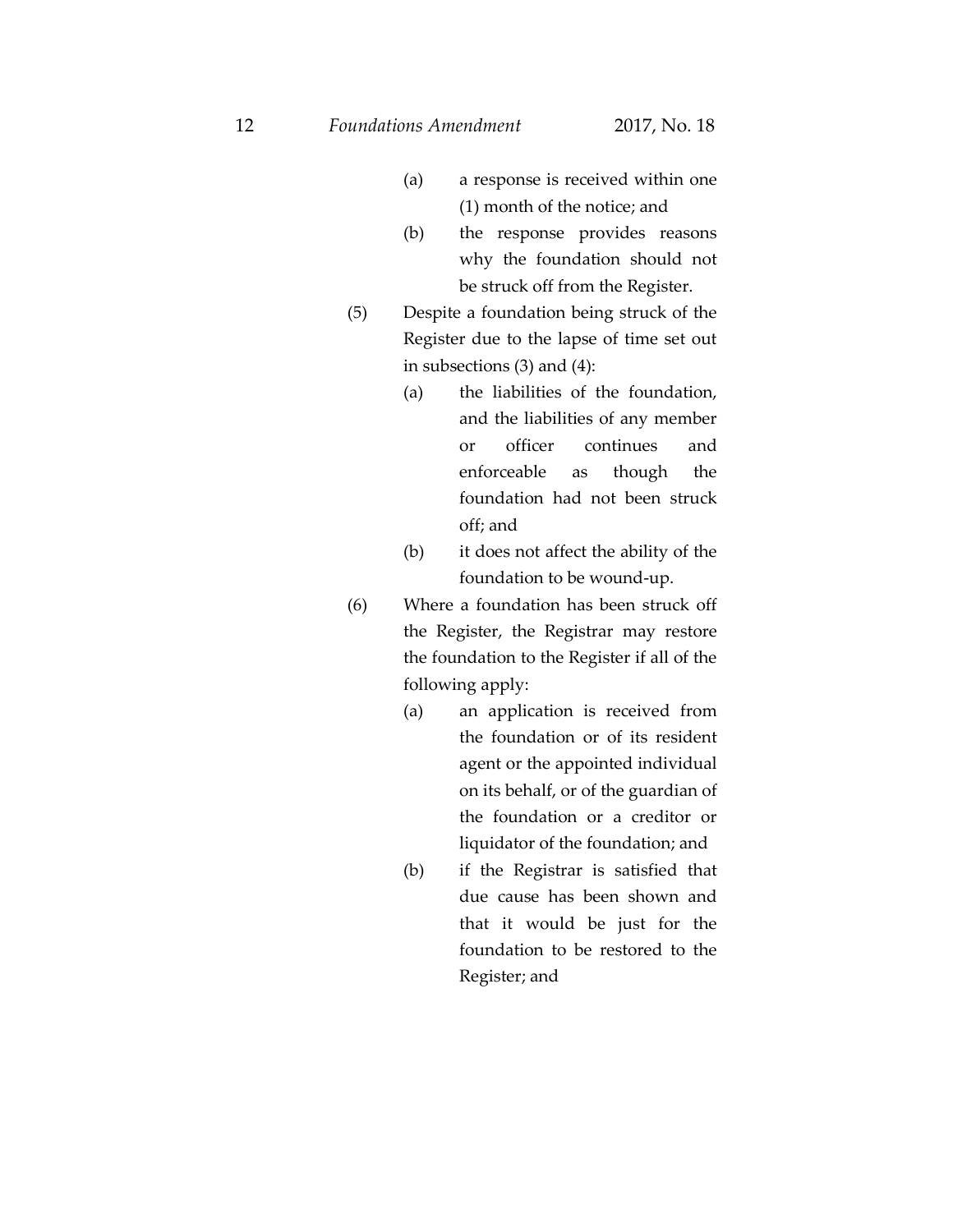- (c) payment of the prescribed fee and any outstanding fees and penalties has been made; and
- (d) filing of such document or information as prescribed by regulations or the taking of such actions as the Registrar may direct.
- (7) A foundation restored to the Register, is treated as if it had never been struck off the Register.
- (8) If a resident agent, different from the resident agent at the time the foundation was struck off the Register:
	- (a) makes the application for restoration to the Register under subsection (6); and
	- (b) provides a copy of the written consent of the foundation by resolution of the council specifying the reason for the change of resident agent,

the Registrar may, treat the resident agent or appointed individual acting when the foundation was struck off the Register, to have resigned and replaced by the new resident agent.

(9) Where costs, charges or fees or arrears, if any, are paid under subsection (6) in respect of a foundation which is being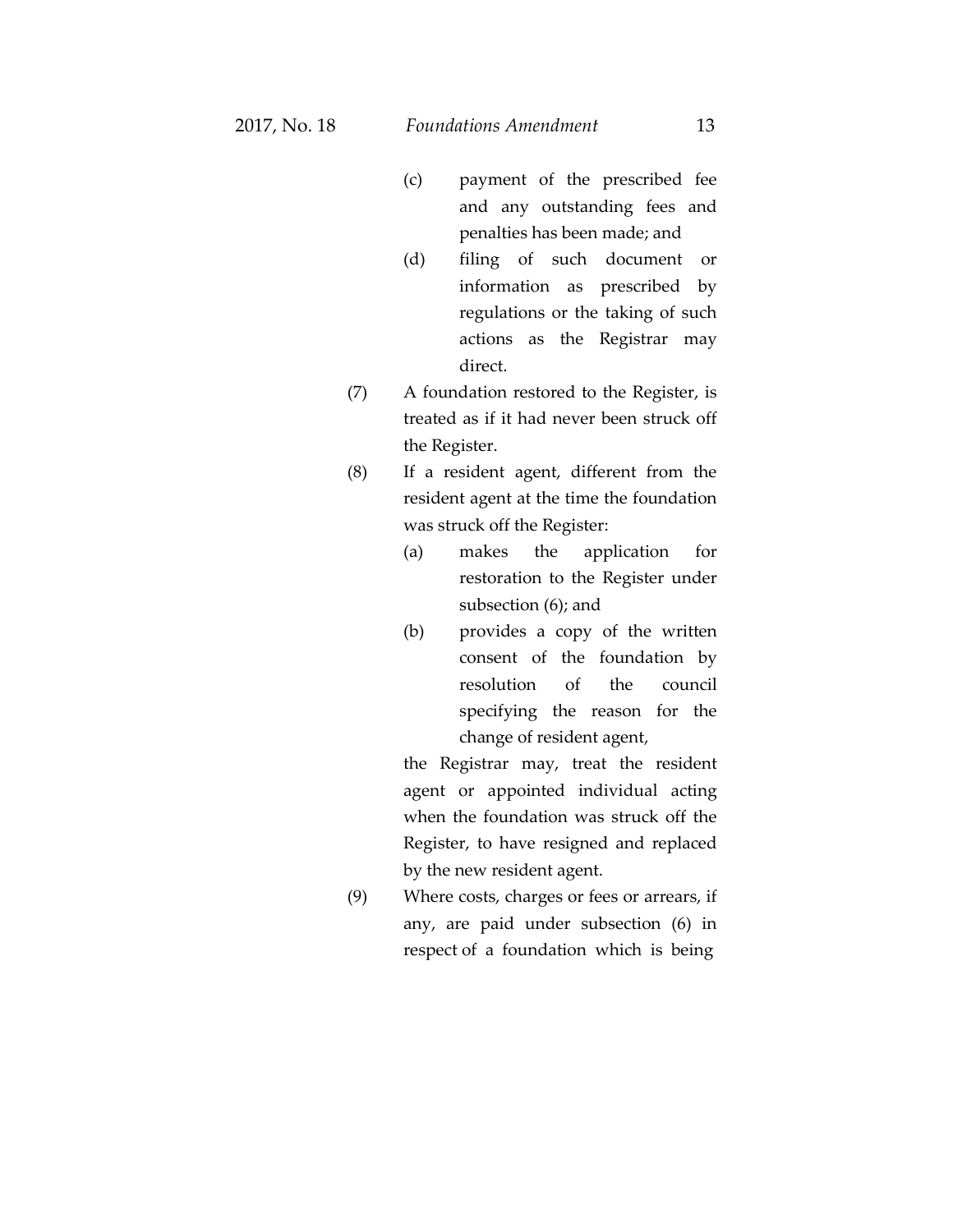wound-up, such costs, charges, fees and arrears are considered to be costs of the winding-up.

(10) Despite this section, where a foundation, or its resident agent or the appointed individual on its behalf, notifies the Registrar in writing that the foundation does not intend to pay the prescribed annual renewal fee on the date when it next becomes due and payable, the Registrar may on that date strike off the foundation from the Register without having given to the foundation any notice of the Registrar's intention to do so and the striking off is taken to have been done under subsection (5).

#### **8. New section 90A inserted:**

After section 90 of the Principal Act insert:

#### "**90A. Registrar may impose monetary sanctions:**

Regulations may be made for monetary sanctions to be imposed by the Registrar for non-compliance with the provisions of this Act.".

#### **9. General amendments:**

In the Principal Act, for "registered agent" wherever occurring, substitute "resident agent".